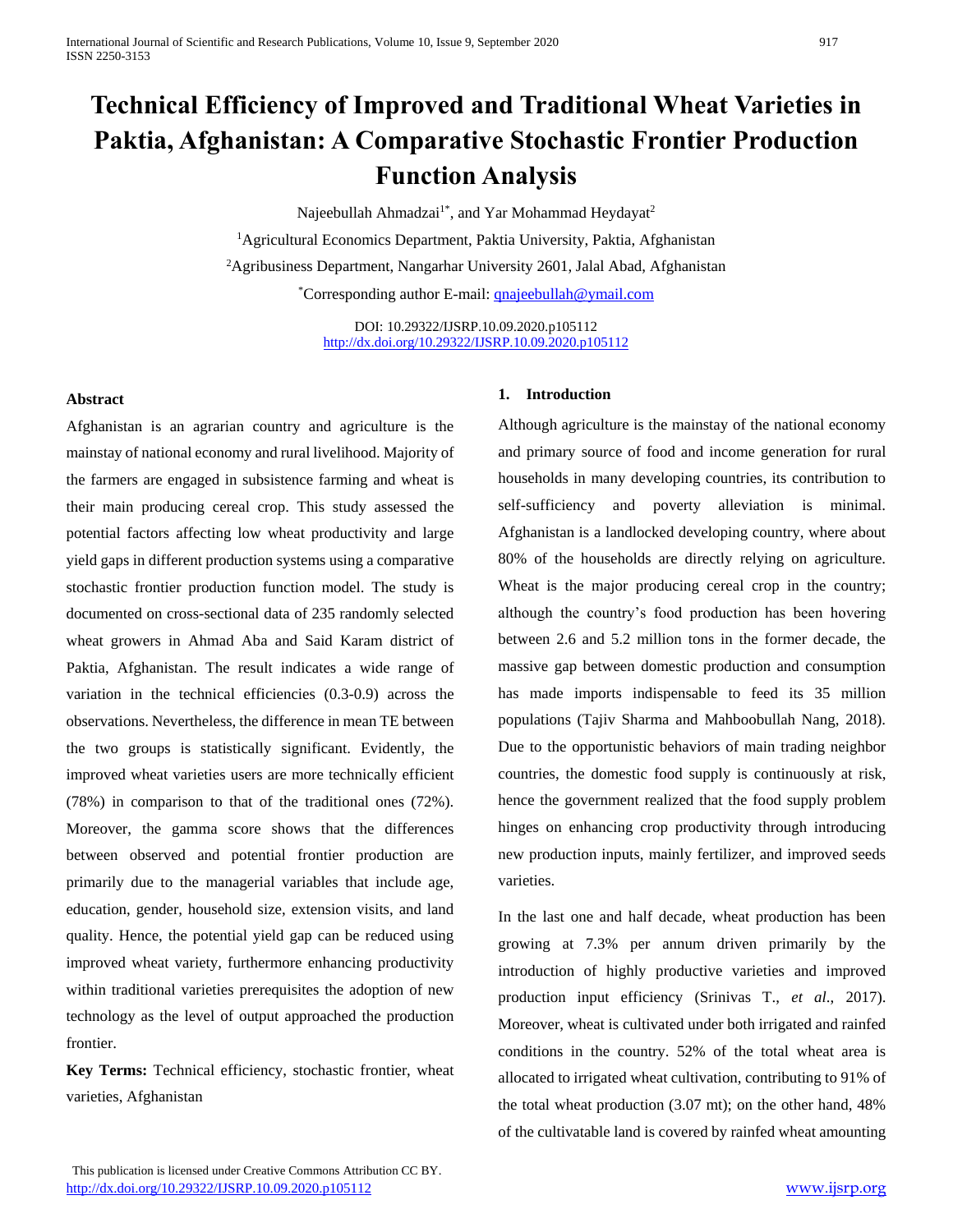to only 9% of the total wheat production (0.3 mt) (Srinivas T., *et al*., 2017). Moreover, the adoption of improved wheat varieties and associated technology is presumed to be a cause of variation in the wheat productivity across the country. Empirical results of various regional studies demonstrate that low yielding cultivars are the main reason for low wheat productivity in South Asia (Ortiz Ferrara *et al.,* 2007; Rizvi *et al*., 2012; Srinivas *et al.,* 2010; Thapa *et al.,* 2009). Also, Omobowale *et al.,* (2009) study reveals that low level of improved input endowment is the major cause of low productivity in agriculture.

In 2019, the domestic wheat production was 4.89 million tons, where the average wheat productivity was 1,930 kg per ha (CSIA, 2019). It is indicating that wheat productivity is substantially lower throughout the county in comparison to that of the neighboring nations. Hence, farm specific efficiency analysis provides essential insights into growers' potential to improve agricultural yield. Nevertheless, estimating farmspecific efficiency has been a subject of consideration to various empirical studies in the former decades (Coelli *et al.,* 2002; Alene & Hassan 2006; Haji 2007; Ndlovu *et al*., 2014). Majority of the previous researches have been carried out on efficiency estimation rather than making the potential comparison between the technological differences employed in the production process. Therefore, this study aims to assess the current status of TE and determines the factors that limit the level of TE of improved wheat varieties (IWV) users and traditional wheat varieties (TWV) users, in the Southeast of Afghanistan.

### **2. Study area, data and descriptive statistics**

This study is documented on cross-sectional household-level data. A two-stage random sampling procedure is used to collect primary data for Ahmad Aba and Said Karam districts of Paktia Province, 2020. The stud area is chosen for its appropriate soil conditions, high frequency of wheat cultivation, and higher awareness level of farmers from the modern agricultural technology perspective. Consequently, five villages have been selected from each district, and a well-structured questionnaire

 This publication is licensed under Creative Commons Attribution CC BY. <http://dx.doi.org/10.29322/IJSRP.10.09.2020.p105112> [www.ijsrp.org](http://ijsrp.org/)

is used to collect the relevant information to measure TE for improved and traditional wheat growers separately. Nevertheless, 95 improved wheat seeds users and 140 traditional wheat seeds users are selected to sum up a total of 135 respondents in the study area. It is worth noticing, that the field survey has been covered production attributes, socioeconomic factors, and farm-specific variables.

Table 1 specifies the study data that has been used in estimating the stochastic frontier production function and technical inefficiency model. The result shows that average output under improved wheat varieties production function is 1235.79 kg, this amount of output is produced with 0.46 ha of land, 9.88 man-day labor, 54.16 kg of seed, 29.43 kg of fertilizer, 2.83 liters of agro-chemical, and 8471.52 AFN of equipment capital. Nevertheless, the average difference in output and inputs is in favor of the null hypothesis inferring that the mean difference in output and inputs are not statistically significant between the two groups of study.

The descriptive result reveals that sampled farmers are middleaged, where the average age for improved and traditional seeds users is 42 and 44 years old, respectively. Also, the majority of farming households are male-headed. Also, the result reveals that the sampled farmers have low education levels, whereas the improved seeds users have more years of schooling compared to that of the traditional ones, and the mean disparity between the two groups is statistically significant at 1% alpha level. It is implying that education has assisted farmers to adopt IWV.

Also, the average household size is significantly varying between the two groups. Thereby, smaller households are more likely to adopt IWV, and it can infer that most of the larger households are growing wheat for subsistence purposes, hence they are risk-averse in adopting new technology. Also, it is evident from the descriptive statistics that on average, 49% of the improved seed users have accessed extension visits, which is significantly higher compared to 19% of the traditional ones. The result is concluding that technical knowledge is a prerequisite for the successful adoption of seeds technology.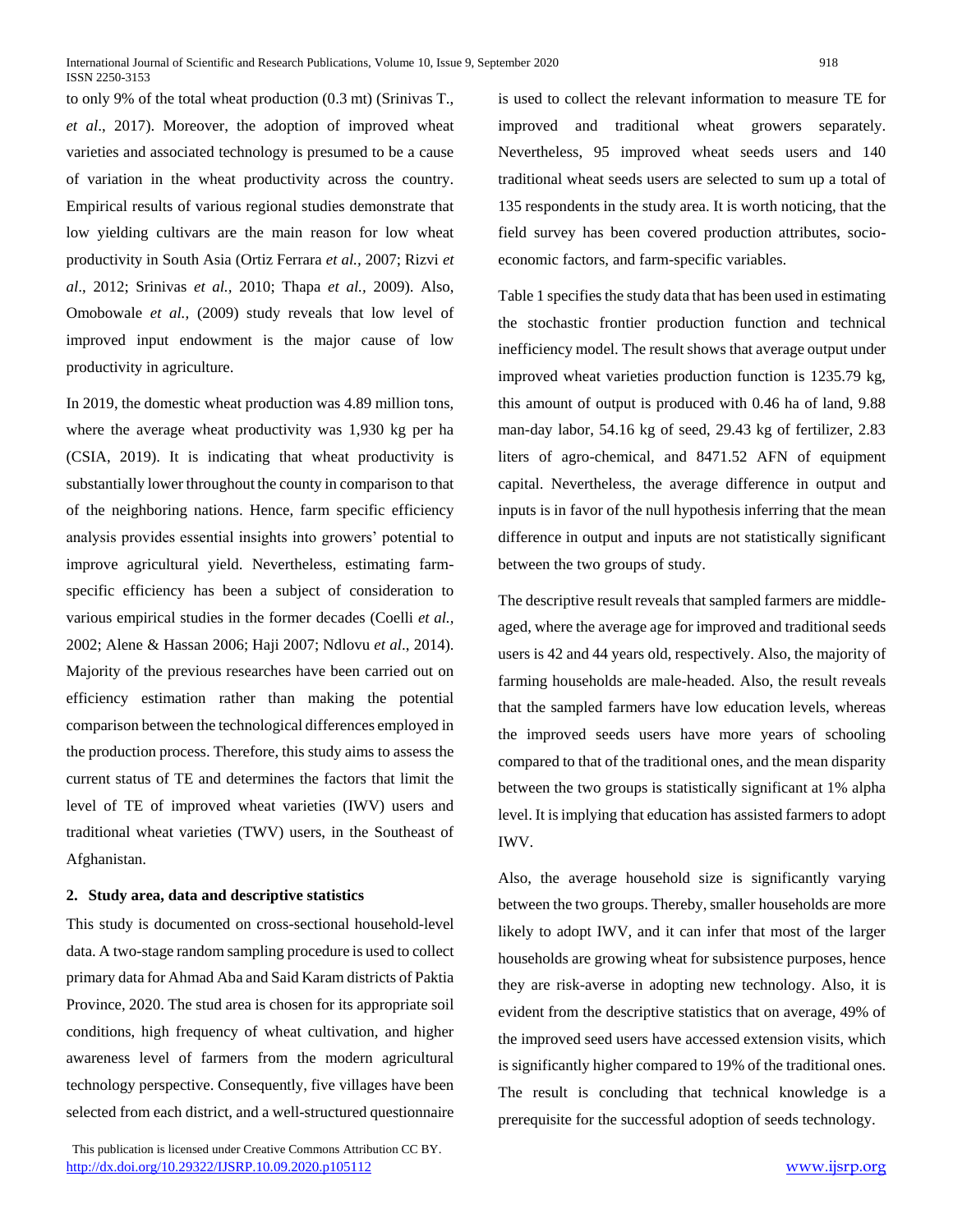| Variable                                   | Variables Description                                                                 | Traditional<br>(140) |           | Improved<br>(95) |           | Difference | p-value    |
|--------------------------------------------|---------------------------------------------------------------------------------------|----------------------|-----------|------------------|-----------|------------|------------|
|                                            |                                                                                       | Mean                 | <b>SD</b> | Mean             | <b>SD</b> |            |            |
| Production function variables (135)        |                                                                                       |                      |           |                  |           |            |            |
| Output                                     | Total wheat production of a farm (kg)                                                 | 1235.79              | 572.65    | 1214.43          | 582.10    | 21.36      | 0.680      |
| Land                                       | Farm size under wheat cultivation (ha)                                                | 0.46                 | 0.16      | 0.46             | 0.16      | 0.00       | 0.822      |
| Labor                                      | Total number of labor (man day/ha)                                                    | 9.88                 | 6.14      | 9.77             | 5.97      | 0.11       | 0.837      |
| Seed                                       | Amount of wheat seeds applied (kg/ha)                                                 | 54.16                | 29.01     | 54.86            | 29.41     | $-0.70$    | 0.782      |
| Fertilizer                                 | Amount of fertilizer applied into wheat (kg/ha)                                       | 29.43                | 26.53     | 30.33            | 27.16     | $-0.90$    | 0.698      |
| Chemical                                   | Amount of agro-chemical applied (lit/ha)                                              | 2.83                 | 5.06      | 3.09             | 5.02      | $-0.26$    | 0.555      |
| Equipment                                  | Equipment purchased for wheat growing <sup>a</sup>                                    | 8471.52              | 6084.89   | 8616.6           | 6496.89   | $-145.13$  | 0.790      |
| Technical efficiency model variables (135) |                                                                                       |                      |           |                  |           |            |            |
| Age                                        | Age of the household head (year)                                                      | 44.54                | 30.05     | 42.73            | 14.22     | 1.81       | 0.405      |
| Education                                  | Number of years of schooling                                                          | 1.86                 | 3.07      | 3.10             | 3.87      | $-1.24$    | $0.000***$ |
| Gender                                     | 1 if farmer is male, 0 otherwise                                                      | 0.72                 | 0.45      | 0.71             | 0.45      | 0.01       | 0.919      |
| HH size                                    | Number of persons living in a family                                                  | 25.90                | 11.93     | 23.93            | 12.04     | 1.97       | $0.045**$  |
| Off-farm<br>Income                         | Income earned from non-agricultural sources<br>(AFN)                                  | 1161.86              | 428.78    | 1190.30          | 438.40    | $-28.44$   | 0.477      |
| Member                                     | 1 if farmer is cooperative member, 0 otherwise                                        | 0.36                 | 0.48      | 0.35             | 0.48      | 0.01       | 0.773      |
| Extension                                  | 1 if farmer access extension, 0 otherwise                                             | 0.19                 | 0.39      | 0.42             | 0.49      | $-0.23$    | $0.000***$ |
| land plots<br>fragments                    | Number of plots allocated for wheat cultivation                                       | 2.25                 | 1.05      | 2.24             | 1.03      | 0.01       | 0.930      |
| Land<br>Ouality                            | Land response to yield on Likert-scale from 1 to<br>$5(1)$ is best, and $5$ is worst) | 2.64                 | 1.36      | 3.00             | 1.25      | $-0.36$    | $0.003**$  |

**Table 1: Descriptive statistics and variables description used in SFA and inefficiency model**

\*, \*\*, \*\*\* Significance at 10%, 5%, and 1% alpha level.

Source: authors' survey, 2020

Note: all value of the variable used in the CDPF are documented here as actual value before the logarithmic transformation.

<sup>a</sup> Monetary value are in Afghanistan local currency (AFN), the national currency, where 1 USD equivalent to 76 AFN in 2020.

## **3. Analytical tools**

### **3.1. Stochastic frontier analysis**

The stochastic frontier production function was used to analyze technical efficiency for the two groups of IWV and TWV separately. In this study, the stochastic frontier production function is used which is developed by AIGNER, *et al.,* (1977), the general structure of the equation for a cross-sectional model is given as follows.

$$
Y_i = f(X_i, \beta) Exp(V_i - U_i), i = 1, ..., N
$$
 (1)

Where,  $Y_i$  indicates the yield produced on the  $i^{\text{th}}$  plot,  $X_i$ reveals a vector of production inputs employed on the *i*<sup>th</sup> pattern, and  $\beta$  is a vector of unknown parameters to be

estimated.  $V_i$  indicates the random component and pertaining all the factors that are out of the farming household control. Finally,  $U_i$  indicates a random variable pertaining technical inefficiency in the production process, and  $U_i$  has an independent and normal distribution,  $\sigma_v^2$  (|N( $\mu_i$ ,  $\sigma_u^2$ )|), where

$$
\mu_i = \delta_0 + \sum_{m=j}^{N} \delta_{mi} Z_{mi}
$$
 (2)

Here, Z indicates a vector of farm-related characteristics that influences production inefficiency, and  $\delta_i$  presents the study parameters to be estimated.

This publication is licensed under Creative Commons Attribution CC BY. <http://dx.doi.org/10.29322/IJSRP.10.09.2020.p105112> [www.ijsrp.org](http://ijsrp.org/)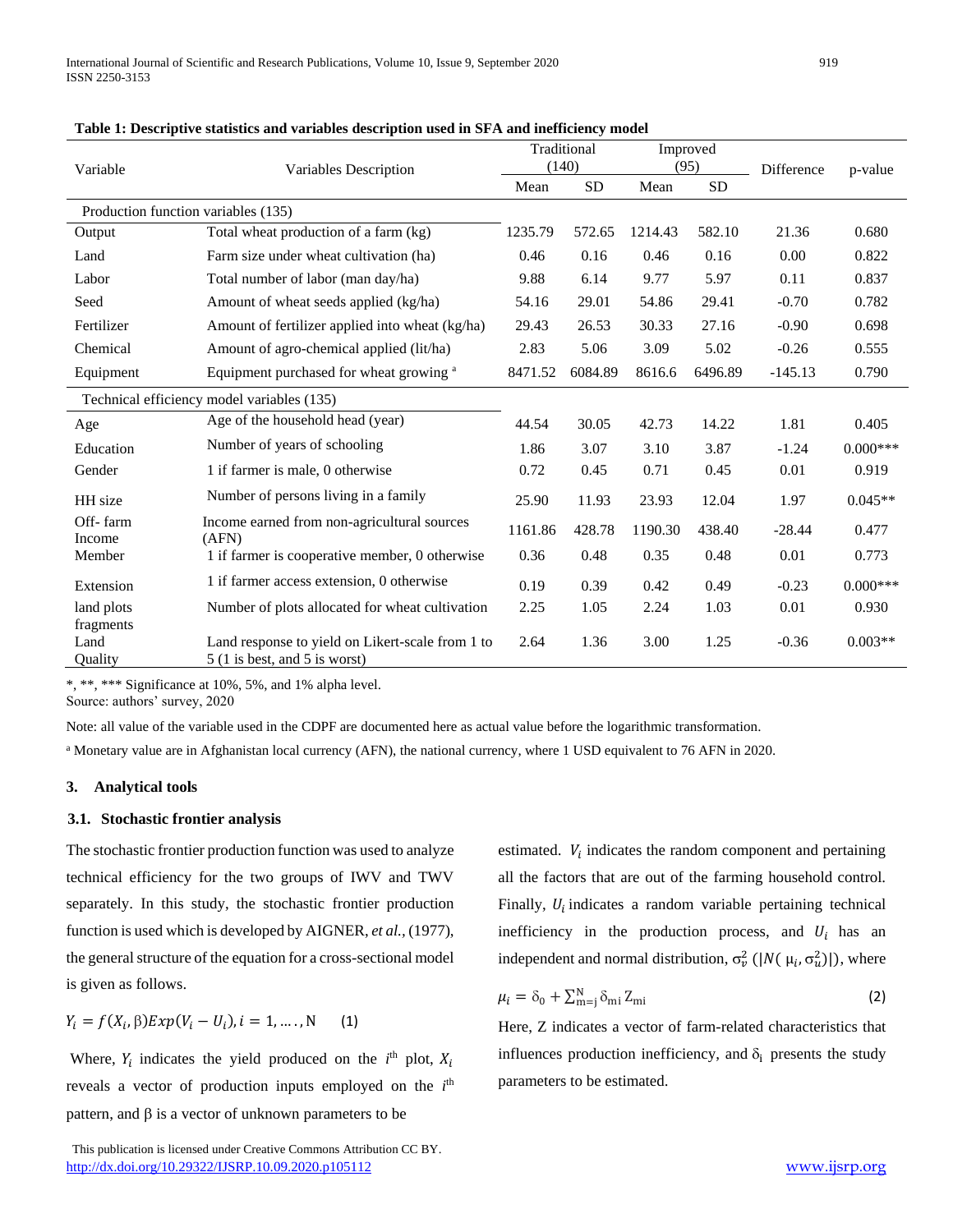The SPF analysis is carried out for the maximum attainable output. The general structure of the model is given as follows.

$$
TE = Exp[\frac{E(u)}{\varepsilon}]
$$
 (3)

Here, TE refers to the potential of a farmer that could produce relative to maximum output given a particular amount of inputs and production technology. This approach has been used by various empirical studies to estimate technical efficiency and analyze the factors affecting the inefficiency of farmers (Gimbol *et al.,* 1995; Abrar Suleiman, 1995; Getu Hailu, *et al.,* 1998; Aigner *et al.,* 1977; Bakucs *et al.,* 2014; Battese and Corra, 1977; Elrashid *et al.,* 2013; Farrell, 1957; Ferit, 2013; Kalirajan and Shand, 1989; Kutala, 1993; Meeusen and Van Den Broeck, 1977; Parikh and Shah, 1994; Reddy and Sen, 2004; Sharma and Datta, 1997; Taylor and Shonkwiller, 1986).

Aigner *et al.,* (1977) has been used a stochastic frontier approach, and arguing that the noise term has two elements,  $\epsilon i = vi + ui$ . Where, *vi* represents the uncontrollable symmetrical disturbance, such as measurement errors, probable shock, and statistical error. Though,  $vi$  is assumed to be independently distributed as  $vi \sim N(0, \sigma^2)$ . On the other hand,  $ui$  is a non-negative error term representing the technical inefficiency of the farmers, and assumed to be independent of  $vi$ . Moreover, as mentioned  $ui$  is a non-negative error component, inferring that the output of each observation ought to be situated on or below the production frontier (Battese and Broca, 1997). Nonetheless, variance terms given in the estimation of the stochastic production frontier model are clearly defined as bellow in equation (4) and equation (5).

$$
\sigma^2 = \sigma_u^2 + \sigma_v^2
$$
 (4)  

$$
\gamma = \frac{\sigma_u^2}{\sigma_u^2 + \sigma_v^2}
$$
 (5)

It is worth noticing that equation (1) defines only the availability of inefficiency, while rest of the empirical modeling is not specified. Hence, in most of the empirical studies two distinctive approaches have been used to estimate the stochastic frontier production model, that include two-steps SF estimation, and single-step SF estimation approach. In the

 This publication is licensed under Creative Commons Attribution CC BY. <http://dx.doi.org/10.29322/IJSRP.10.09.2020.p105112> [www.ijsrp.org](http://ijsrp.org/)

former one, the initial step is to estimate the stochastic production frontier in order to predict farm level technical inefficiency using Equation (1). In the second stage, a regression analysis is conducted employing Equation (2). Nevertheless, the two-steps estimation is associated with serious problems (BATTESE AND COELLI, 1995; KUMBHAKAR *et al.*, 1991). Some of the problem arising from two-steps estimation that includes the probability of correlation between inputs and technical inefficiency; moreover, as the technical inefficiency is one-sided, hence OLS estimation might not be reasonable; in addition, as the inefficiency  $(u_i)$  estimates should be non-negative, thereby in the second step the interpretation of the residual term is imprecise (KUMBHAKAR *et al.,* 1991). Eventually, in this study we used a direct or single-step approach to estimate stochastic production frontier and inefficiency models, simultaneously. In this approach, the exogenous factors influencing technical inefficiency are incorporated directly into the PF, where it is specified as follows.

$$
Y_i = f(X_i, Z_i, \beta) \exp(V_i - U_i)
$$
 (6)

It is evident from the above Equation (6), that the variables are categorized into two distinctive clusters: the production inputs related variables  $(X_i)$ , and the inefficiency attributes  $(Z_i)$ .

### **3.2. Empirical study models**

The parameters of SF production function (equation 1), and the attributes of technical inefficiency (equation 2) are estimated simultaneously with the Maximum-Likelihood Estimation (MLE) employing the statistical package Frontier 4.1 (COELLI, 1996). The general form of translog production function is identified as:

$$
\ln(Y_i) = \beta_0 + \sum_{k=1} \beta_k \ln(X_{ik}) +
$$
  
\n
$$
\frac{1}{2} \sum_{k=1} \sum_{j=1} \gamma_{jk} \ln(X_{ij}) \ln(X_{ik}) - U_i + V_i
$$
 (7)  
\n
$$
U_i = Z_i \delta + \omega_i
$$
 (8)

Where,  $Y_i$  is the logarithm of the value of output,  $X_i$ presents the logarithm of the value of production function inputs. The inefficiency attributes are presented by  $Z_i$  (the description of study variables is given in the preceding Table 1).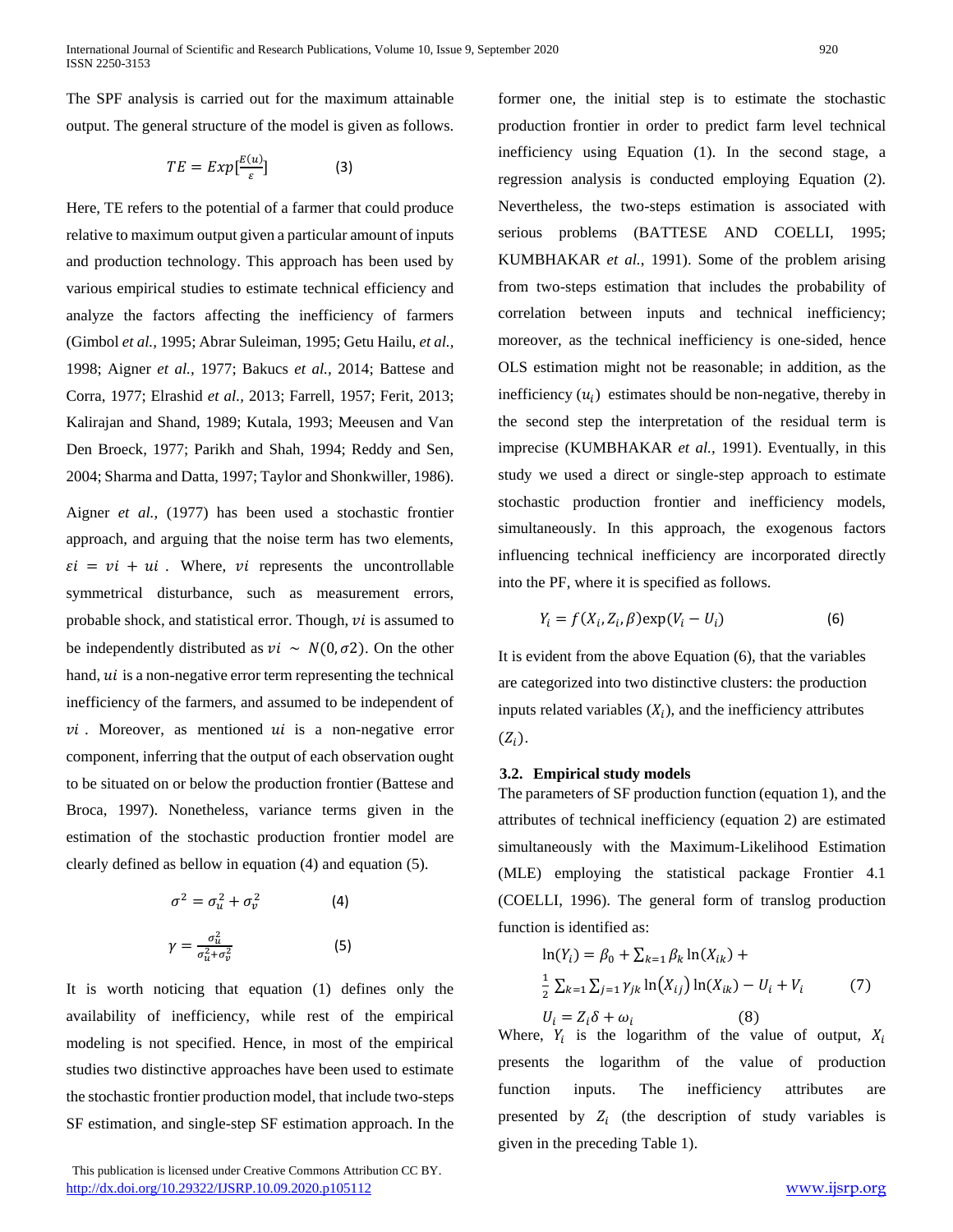#### **4. Result and discussion**

The Cobb-Douglas stochastic frontier and technical inefficiency models are estimated jointly, and the results are presented in Table 2. The stochastic production frontier estimates indicate that all of the explanatory variables are directly related to the output and statistically significant under the improved wheat varieties model. On the traditional model side, land, labor, seeds, fertilizer, chemical and equipment are found to be positive and significant, while agrochemical are inversely related to wheat production. The negative coefficient of the chemical is indicating that its response to yield is poor in the study area. Perhaps the growers use improperly or overdoses of the chemical, hence the production is adversely affected by it.

Furthermore, return to scale documents economies of scale (for both categories), it is denoting that the duplication of output per acre would need less than doubling of the production inputs; implying that currently, farmers are inefficient in resource utilization, hence the production can be enhanced with more proper use of current resources and technology. Moreover, gamma  $\gamma$  (ratio of the variance of technical efficiency to the total variance of output) measures the contribution of the noise with respect to the model errors. Gamma value for improved and traditional model is estimated at 0.79 and 0.84, respectively; it is indicating that 79% and 84% of the difference between the observed and frontier yield is primarily due to the management of available resources.

**Table 2: Maximum likelihood estimates of the stochastic production frontier and technical inefficiency model for improved and local wheat varieties** 

|                           |              | <b>IWV</b>  |                    |            | <b>TWV</b>  |                    |            |  |
|---------------------------|--------------|-------------|--------------------|------------|-------------|--------------------|------------|--|
| Variable                  | Parameter    | Coefficient | Standard-<br>error | t-ratio    | Coefficient | Standard-<br>error | t-ratio    |  |
| SF function estimates     |              |             |                    |            |             |                    |            |  |
| Output                    |              | 7.67        | 0.24               | 31.96***   | 7.41        | 0.04               | 185.25***  |  |
| Land                      | $\beta_1$    | 1.23        | 0.04               | 30.75***   | 1.18        | 0.02               | 59.00***   |  |
| Labor                     | $\beta_2$    | 0.17        | 0.02               | $8.50***$  | 0.19        | 0.01               | $19.00***$ |  |
| Seed                      | $\beta_3$    | 0.01        | 0.02               | $0.50***$  | 0.03        | 0.01               | $3.00***$  |  |
| Fertilizer                | $\beta_4$    | 0.001       | 0.001              | $1.00***$  | 0.001       | 0.001              | $1.00**$   |  |
| Chemical                  | $\beta_5$    | 0.001       | 0.001              | $1.00***$  | $-0.001$    | 0.001              | $-1.00***$ |  |
| Equipment                 | $\beta_6$    | 0.04        | $0.02\,$           | $2.00***$  | 0.05        | 0.01               | 5.00**     |  |
| Inefficiency estimates    |              |             |                    |            |             |                    |            |  |
| Age                       | $\delta_1$   | $-0.02$     | 0.01               | $-2.00***$ | $-0.02$     | 0.00               | $-10.38**$ |  |
| Education                 | $\delta_2$   | $-0.20$     | 0.05               | $-4.00***$ | $-0.12$     | 0.06               | $-1.99**$  |  |
| Gender                    | $\delta_3$   | 0.15        | 0.14               | $1.07**$   | 0.33        | 0.31               | 1.07       |  |
| Household size            | $\delta_4$   | $-0.01$     | 0.01               | $-1.00**$  | 0.03        | 0.01               | $2.52**$   |  |
| Off-farm income           | $\delta_5$   | 0.00        | 0.00               | $-0.07$    | 0.00        | 0.00               | 2.12       |  |
| Cooperative membership    | $\delta_6$   | $-0.16$     | 0.32               | $-0.49**$  | 0.23        | 0.19               | 1.21       |  |
| Extension                 | $\delta_7$   | $-0.53$     | 0.25               | $-2.12**$  | $-0.65$     | 0.42               | $-1.54**$  |  |
| Fragmentation             | $\delta_8$   | 0.16        | 0.06               | $2.67**$   | $-0.05$     | 0.14               | $-0.33$    |  |
| Land quality              | $\delta_{9}$ | 0.22        | 0.07               | $3.14***$  | 0.79        | 0.22               | $3.61**$   |  |
| Variance parameters       |              |             |                    |            |             |                    |            |  |
| Sigma-squared             | $\sigma^2$   | 0.30        | 0.05               | 6.00       | 1.83        | 0.50               | 3.69       |  |
| Gamma                     | $\mathcal V$ |             | 0.79               |            |             | 0.84               |            |  |
| Log-likelihood function   |              |             | 42.40              |            |             | $-13.42$           |            |  |
| Mean technical efficiency |              |             | 0.78               |            |             | 0.72               |            |  |

Note: \*\*\*, \*\* and \* are indicating  $(p < 0.01)$ ,  $(p < 0.05)$  and  $(p < 0.01)$ , respectively.

Source: Author's Field Survey, 2020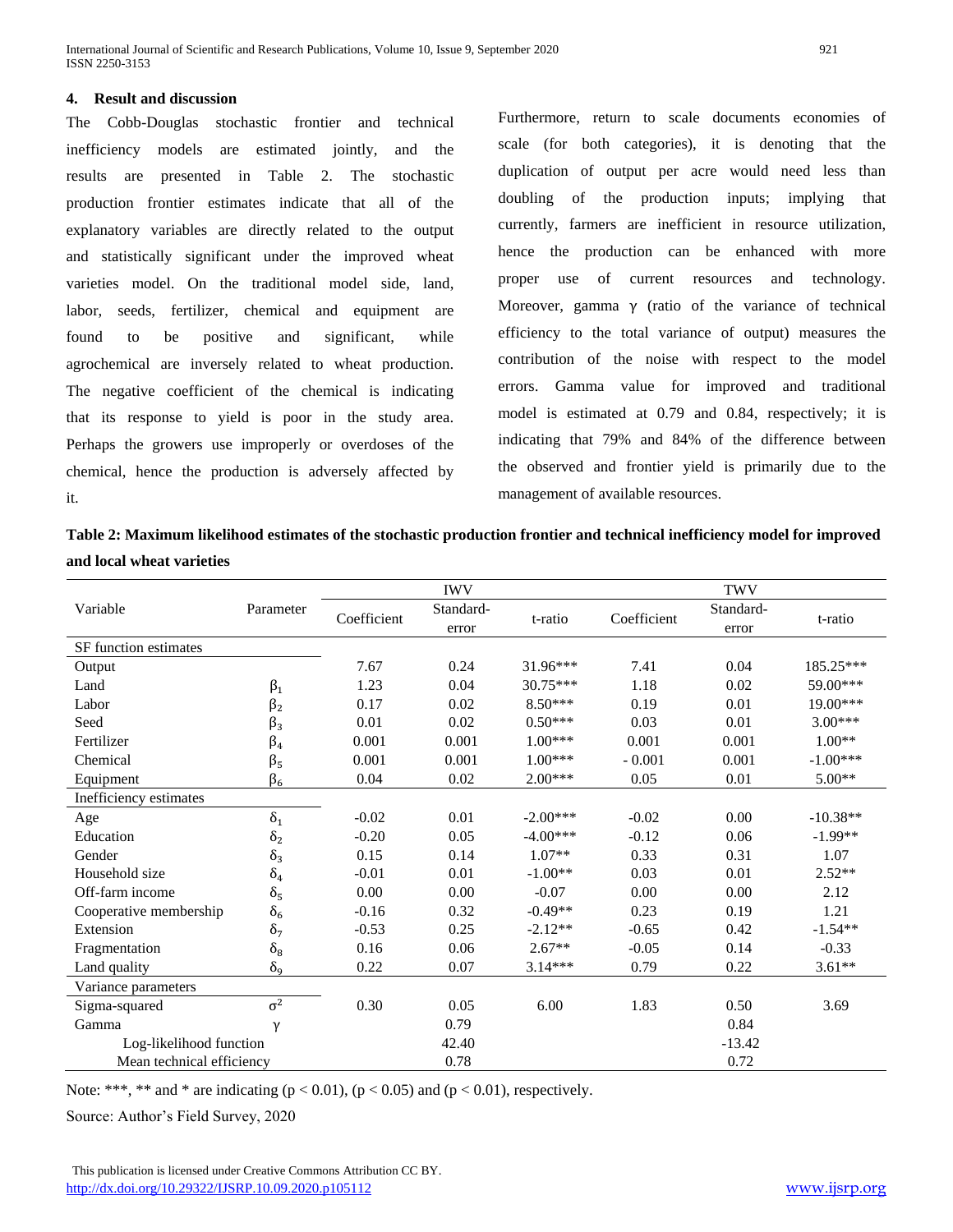#### **4.1. Technical efficiency**

Table 3 summarize average technical efficiency and the potential output that can be obtained by enhancing the technical efficiency level using the current production inputs and technology. The result shows that TE is ranging from the lowest of 32% to the highest of 96% in the study area. The mean technical efficiency index for IWV and TWV is found to be roughly 78%, and 71%, respectively. Also, the study findings are consistent with that of our pre-expectation that IWV is technically more efficient.



Njeebullah Tota Khail (2016) conducted a study who has documented the mean technical efficiency for wheat farmer 64% in Paktia, Afghanistan. The study result is implying that on average the improved and traditional farmers are operating only 22%, and 29% below the production frontier, respectively. In spite of the moderate TE level, there is still more room for enhancing the technical efficiency of farms, whereas per hectare the potential output can be increased by 348.6 kg for IWV and 342.5 kg for IWV without additional inputs through more efficient use of current resources and technology.

**Table 3. Characteristics of TE between improved and traditional models** 

| Efficiency characteristics | <b>IWV</b> | <b>TWV</b> | Difference |
|----------------------------|------------|------------|------------|
| Average TE $(\%)$          | 0.78       | 0.71       | $0.07***$  |
| Maximum TE (%)             | 0.96       | 0.95       | 0.01       |
| Minimum TE $(\%)$          | 0.32       | 0.35       | $-0.03$    |
| Actual average output      | 1,235.8    | 1,214.4    | 21.4       |
| (kg/ha)                    |            |            |            |
| Potential output (kg/ha)   | 1.584.4    | 1,556.9    | 27.4       |
| Potential increment in     | 348.6      | 342.5      | 6.03       |
| output (kg/ha)             |            |            |            |

Source: Study data, 2020

 This publication is licensed under Creative Commons Attribution CC BY. <http://dx.doi.org/10.29322/IJSRP.10.09.2020.p105112> [www.ijsrp.org](http://ijsrp.org/)

In figure 1, we provide a comparable frequency distribution of farms according to their technical efficiency scores. Clearly it can be observed that about 78 of improved and only 31 of traditional growers are operating above 90% efficiency level. Also, about 29 of traditional and a higher proportion (49) of improved wheat farmers are ranged between 0.7 and 0.6 TE level. As a whole, the result is concluding that a considerably higher percentage of improved seeds users are approaching closer to the production efficiency frontier compared to that of the traditional seeds users.

#### **4.2. Technical inefficiency**

Age is used as a proxy for learning-by-doing and farmers' experience in wheat-growing. Furthermore, the result is in favor of the alternative hypotheses that there is an indirect relationship between inefficiency and age of household head. Obviously, as the age of farmers' increases inefficiency diminishes, but up to a certain point of age, after that inefficiency and age are directly related to each other. The study result is in line with Msuya, Hisano and Nariv (2008); Shafiq and Rehman (2000); and Amos (2007) stating that as farmers grew older, they gain more experience and leads to being more efficient in farming.

With respect to the household size, the coefficient is negative and significant only for MWV, while it is contrasting in its effects regarding the TWV model. The result is indicating that households with fewer members are more technically efficient than those with more members in growing TWV, possibly because, larger families exert pressure on the limited cash resources accessible to the farming household. The result is consistent with the findings of Mango *et al.*, (2015) stating that household size has a negative effect on farmers' TE.

The coefficient of membership in cooperative is negative and significant for improved wheat farmers, whereas it is positive and non-significant under the improved seeds model. The negative effects of the agricultural cooperative on technical inefficiency suggest that farmers involved in farmers' groups are more efficient than the non-member. Probably, those farmers who has membership in agricultural cooperatives are more likely to receive valid information regarding efficiency-enhancing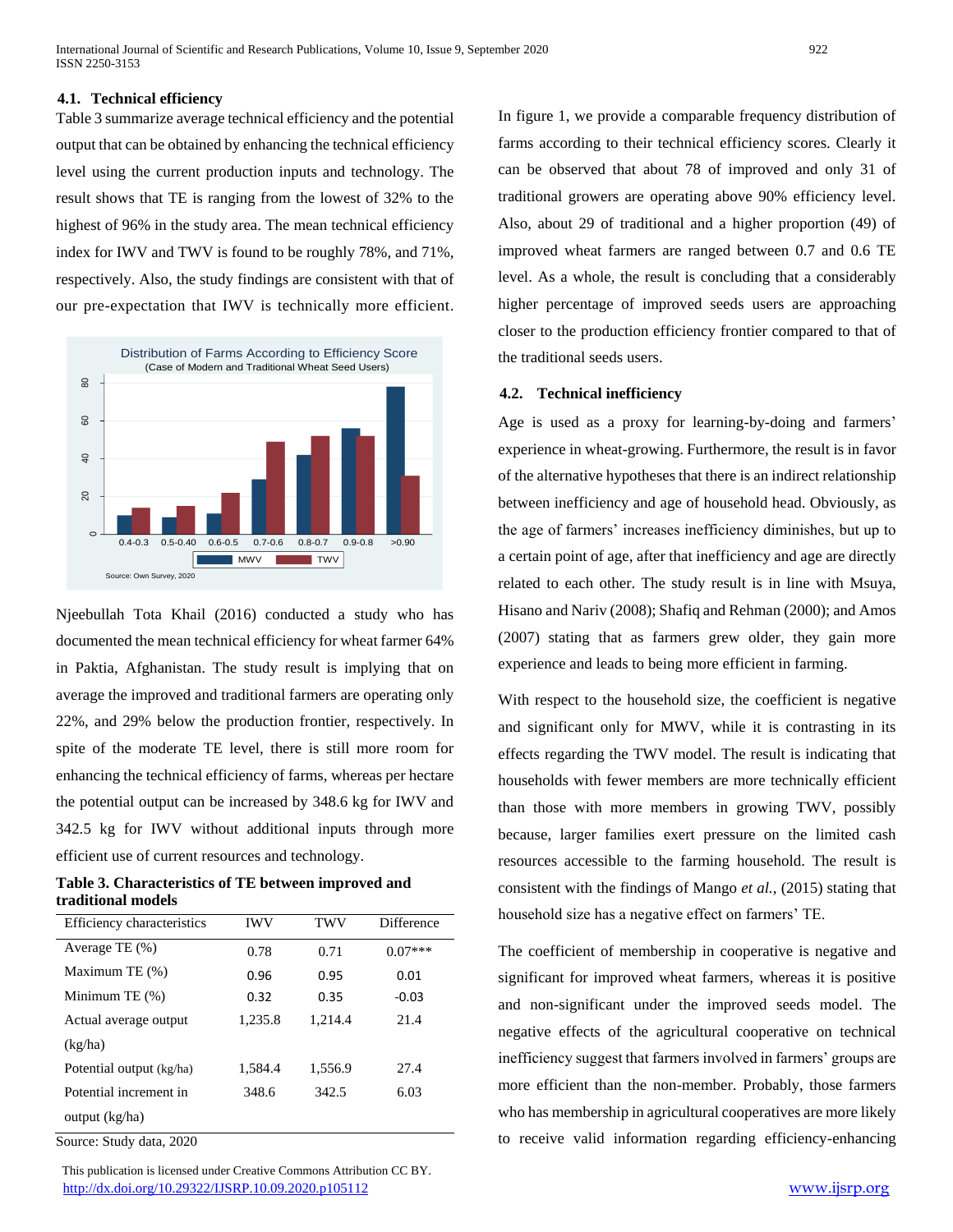technologies via farmer networks. The study finding is in line with Tessema *et al*., 2016, stating that well-functioning farmer networks enhance technology diffusion among farming communities and lead to obtaining higher TE.

We found a similar result with Sibiko (2012); Olarinde (2011); Obwona (2000); Seyoum, Battese and Fleming (1998) that extension services have a negative and significant influence on technical inefficiency for both study cases. Idiong (2007) also observed a similar result, and asserting that the informal teaching and learning process contributes to farmers in upgrading their technical knowledge, therefore positively impacts their production efficiency. On the other hand, various empirical studies have documented that access to extension does not influence farmer technical inefficiency significantly (Omondi and Shikuku 2013; Oladimeji and Abdulsalam, 2013; Alemu et al. 2009).

The coefficient of land quality highlights that the estimate is inversely related to technical inefficiency for both study models. The result is necessitating appropriate land quality to get maximum output with current production inputs and technology. On the other hand, having fertile soil, and not getting the full benefit out of it is negatively influencing technical efficiency.

#### **5. Conclusion**

The study used a single-step estimation of stochastic production frontier and inefficiency models, simultaneously. Moreover, a comparison is made between improved and traditional wheat farms in the two districts of Paktia, Afghanistan. The mean technical efficiency is found to be 78% and 71% for improved and traditional wheat varieties farmers, respectively. Hence, the potential to increase production by improving technical efficiency is roughly 345 kg per hectare. Nonetheless, the difference in mean technical efficiency between the two models is statistically significant. Whereas, the improved seeds users are more likely to be closer to the production frontier. Moreover, on average inputs response to yield is higher (more elastic) in the improved model in comparison to that of traditional ones. The result is implying that modern seeds shifts the production frontier outwards in the study area. Besides, return to scale is

increasing for both scenarios, hence doubling the inputs can give more than double of the production. The required interventions for enhancing production efficiency in the study area, that includes: provision of training for farmers to improve their skills, on-field agronomical practices and water management. Moreover, an increase in output by enhancing efficiency is limited for traditional farmers in comparison to that of the modern farmers. Hence, the adoption of improved seed varieties may push the production frontier upward, whereas a good combination with other inputs is expected. Eventually, in the future further studies can be carried out on scale and cost efficiencies in the study area, to provide more comprehensive implications for policymakers and other relevant stakeholders.

#### **6. References**

- [1]. Abrar Suleiman, (1995). Evaluating the Efficiency of Farmers in Ethiopia; Ethiopian Journal of Economics; 4(2):47–66.
- [2]. AIGNER, D.S., C.A.K. LOVELL and D. SCHMIDT, (1977). Formulation and estimation of frontier production function models. In: Journal of Econometrics 6 (1): 21-37.
- [3]. Alemu BA, Nuppenau EA, Boland H. (2009). Technical Efficiency of Farming Systems across Agro-Ecological Zones in Ethiopia: An Application of Stochastic Frontier Analysis, http:/www.csae.ox.ac.uk/conferences/2009- EDiA/papers/030-Alemu.pdf
- [4]. Amos, T. T. (2007). An analysis of productivity and technical efficiency of smallholder cocoa farmers in Nigeria. Journal of Social Sciences, 15(2), 127-133.
- [5]. Bakucs Z, Ferto I, Latruffe L. (2014). Technical efficiency and determinants of mobility patterns in European agriculture. Outlook on Agriculture 43: 19–24
- [6]. Battese, G. E. and Broca, S. S. (1997). Functional Forms of Stochastic Frontier Production Functions and Models for Technical Inefficiency Effects: A Comparative Study for Wheat Farmers in Pakistan; Journal of Productivity Analysis; 8:395–414.
- [7]. BATTESE, G.E. and T.J. COELLI, (1995). A Model for Technical Inefficiency Effects in a Stochastic Frontier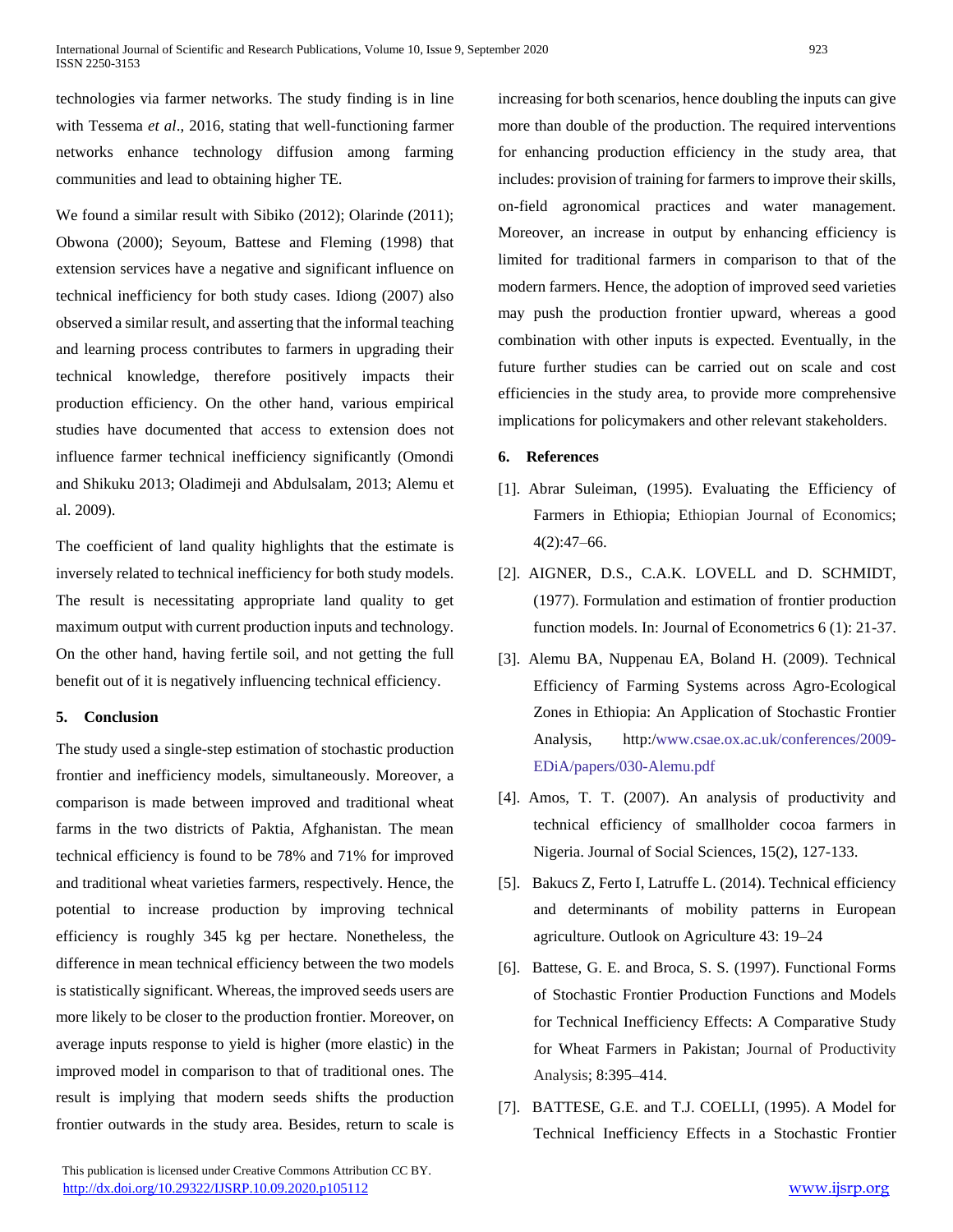Production Function for Panel Data. In: Empirical Economics 20 (2): 325-332.

- [8]. Elrashid AF, Dhehibi B, Mazid A. (2013). The impacts of an improved technology package on production efficiency: the case of wheat farms in the Northern State of Sudan. American-Eurasian Journal of Agricultural & Environmental Sciences 13: 1114–1123
- [9]. Farrell MJ. (1957). The measurement of production efficiency. Journal of Rural Statistics Society A120: 253– 281.
- [10]. Ferit C. (2013). Measuring the technical efficiency of cotton farms using stochastic frontier and data envelopment analysis. Outlook on Agriculture 42: 125– 131
- [11]. Getu Hailu, Vira, B., Belay Kassa and Strock, H. (1998). Technical Efficiency of Smallholder Annual Crop Production in Moisture Stress Area of Eastern Oromiya of Ethiopia: a Stochastic Frontier Analysis; Ethiopian Journal of Agricultural Economics; 2(2):19–31.
- [12]. Gimbol, K. C., Battese, G. E. and Fleming, E. M. (1995). Technical Efficiencies of Smallholder Cocoa Producers in Papaua Newguineay: a Stochastic frontier Analysis; Quarterly Journal of International Agriculture; 34:337– 357.
- [13]. Idiong, I. C. (2007). Estimation of farm level technical efficiency in small scale swamp rice production in cross river state of Nigeria: A stochastic frontier approach. World Journal of Agricultural Sciences, 3(5): 653-658.
- [14]. Kalirajan KP and Shand RT. (1989). A generalized measure of TE. Applied Economics 21: 25–34
- [15]. Kutala SS. (1993). Application of frontier technology on wheat crop grown on reclaimed soils. Indian Journal of Agricultural Economics 48(2): 226
- [16]. KUMBHAKAR, S.C., S. GHOSH and J.T. MCGUCKIN, (1991). A Generalized Production Frontier Approach for Estimating Determinants of Inefficiency in U.S. Dairy Farms. In: Journal of Business & Economic Statistics 9 (3): 279-286.
- [17]. Meeusen W and Van Den Broeck J. (1977). Efficiency estimation from Cobb Douglas production function with composed error. International Economic Review 18: 435– 444
- [18]. Msuya, E. E., Hisano, S., & Nariv, T. (2008). Analysis of technical efficiency of maize farmers in Tanzania the globalization era. In XII World Congress of Rural Sociology of the International Rural Sociology Association, Goyang, Korea.
- [19]. Obwona, M. (2000). Determinants of technical efficiency among small and medium scale farmers in Uganda: A Case Study of Tobacco Grower. In A Final Report Presented at AERC Bi-annual Workshop at Nairobi, Kenya
- [20]. Oladimeji, A. Y. U. & Abdulsalam, Z. (2013). Analysis of technical efficiency and its determinants among small scale rice farmers in patigi local Government area of kwara state, Nigeria. IOSR. Journal of Agricultural and Veterinary Science (IOSR-JAVS), 3(3), 34–39.
- [21]. Olarinde, L. O. (2011). Analysis of technical efficiency differentials among maize farmers in Nigeria. The African Economic Research Consortium. Ladoke Akintola University of Technology, Nigeria. ISBN: 978-9966-023- 04-9.
- [22]. Omondi, S. O. & Shikuku, K. M. (2013). An analysis of technical efficiency of rice farmers in ahero irrigation scheme, Kenya. Journal of Economics and Sustainable Development, 4(10), 1–12.
- [23]. Ortiz Ferrara G, Joshi AK, Chand R. (2007). Partnering with farmers to accelerate adoption of new technologies in South Asia to improve wheat productivity. Euphytica 157: 399–407.
- [24]. Parikh A and Shah M. (1994). Measurement of technical efficiency in the northwest frontier province of Pakistan. Journal of Agricultural Economics 45: 132–138.
- [25]. Reddy AR and Sen C. (2004). Technical efficiency in wheat production-a socioeconomic analysis. Agricultural Economics Research Review 17(2): 241–250.